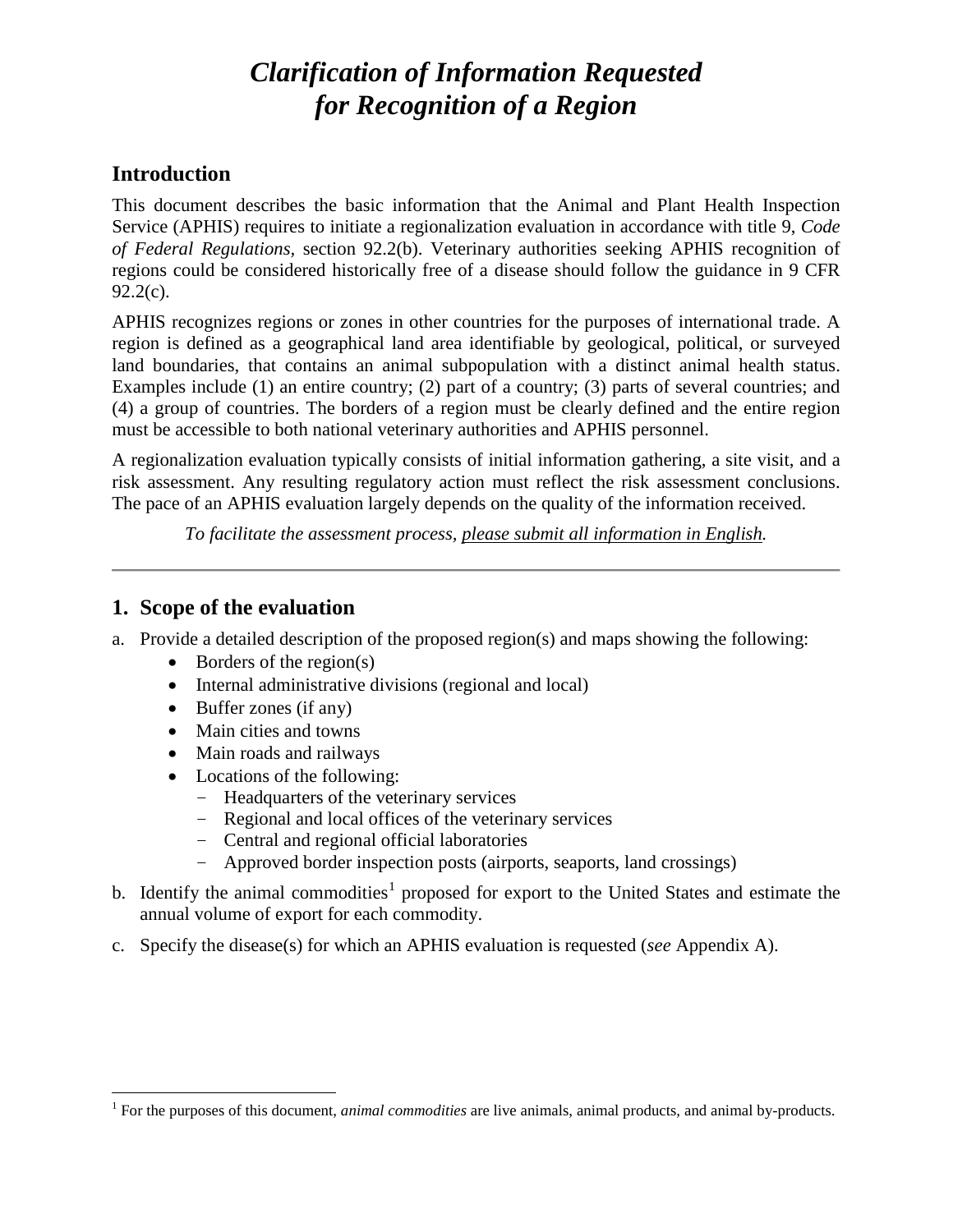# **2. Veterinary control and oversight**

*The requesting region should provide sufficient information for APHIS to assess the infrastructure of the official veterinary services and the ability of the veterinary services to oversee animal health activities, monitor for disease, and implement disease control measures. The questions below are designed to provide a comprehensive view of the legal authority for animal health activities in the region; the organizational structure and function of the veterinary services; and the personnel, financial, and physical resources available within and to the veterinary services.*

### **a. Legal authority for animal health activities**

- i. Provide copies (in English) of the legal acts and regulations that afford authority for the official veterinary services to conduct the following animal health activities:
	- On-farm inspections
	- Import, export, and internal movement controls
	- Quarantine animals or farms
	- Vaccination for the disease(s) under evaluation
	- Surveillance for the disease(s) under evaluation
	- Control and eradication of the disease(s) under evaluation
	- Emergency response activities
	- Seizure, depopulation, and compensation
- ii. Describe how notification of reportable diseases is ensured within the region and provide a copy (in English) of the pertinent legal act or regulation.
- iii. Describe compliance monitoring activities and the penalty system for noncompliance.

#### **b. Organizational structure of the veterinary services**

- i. Provide an organizational chart of the official veterinary services and describe the chain of command, including to whom the central, regional, and/or local veterinary units report.
- ii. Describe the functions of each unit within the official veterinary services and the division of responsibilities among central, regional, and local veterinary authorities. What procedures are in place to ensure coordination and communication among these entities?
- iii. Complete the table in Appendix B concerning veterinary services personnel.
- iv. Indicate the minimum qualifications required for veterinary and technical staff employed by the official veterinary services at the central, regional, and local levels. Describe the training requirements for newly recruited and established staff, as well as any pertinent simulation or field exercises conducted in the last 3 years.
- v. Indicate the number of private veterinarians and veterinary technicians in the region and the number authorized to conduct official animal health and food safety activities. Describe the procedures for authorization, the policies in place to safeguard against conflicts of interest, and any requirements for official supervision.
- vi. Identify any governmental or nongovernmental entities other than the official veterinary services that participate in, monitor, or provide oversight of official animal health and disease control activities (e.g., accreditation organizations, industry groups). Describe the roles and responsibilities of these entities.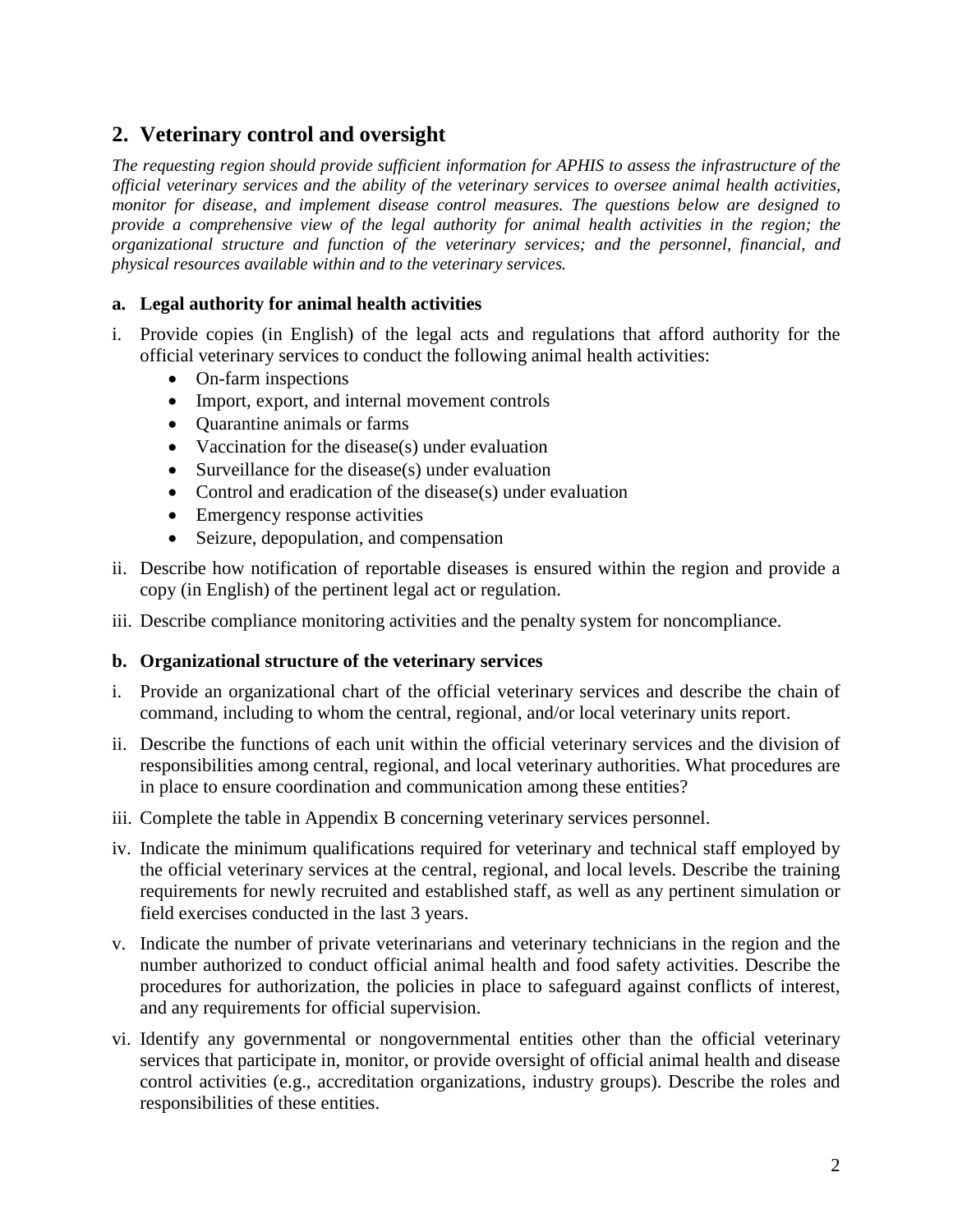#### **c. Infrastructure and financial resources**

- i. Describe the financial resources of the official veterinary services, including the budget for the most recent fiscal year and sources of funding (governmental and nongovernmental).
- ii. If financial or performance audits of the veterinary services are conducted, identify the auditing entity and describe the audit frequency and the results of the most recent audit.
- iii. Specify sources of funding for emergency response measures in the event of a disease outbreak, including indemnity and compensation for destroyed animals and/or property.

## **3. Disease history and vaccination practices**

*The requesting region should provide sufficient information to enable a thorough understanding of the history of the disease(s) under evaluation in the region, including prior control measures and revisions to those measures as appropriate, to facilitate APHIS' assessment of export risk.* 

#### **a. History of disease outbreaks in the region**

- i. Provide maps showing the location of cases and/or outbreaks of the disease(s) under evaluation, in both wild and domestic species, within the last 5 years. For each outbreak, provide the following information:
	- Species affected
	- Number of animals and premises involved
	- Mechanism by which the outbreak was detected
	- Probable source of infection
	- Results of the epidemiological investigation
	- Control measures implemented
	- Disposition of infected and exposed animals
	- Time required for eradication and control
- ii. Provide a map showing the range of any known wildlife reservoirs of the disease(s) under evaluation.

### **b. Vaccination practices**

- i. Provide the following information concerning vaccination practices against the disease(s) under evaluation:
	- Source and type of vaccines used
	- Schedule or timing of vaccination
	- Target populations
	- Number of animals vaccinated annually
	- Measures in place to regulate vaccine production and use
	- Persons authorized to administer vaccine
	- Required training for authorized personnel
	- Recordkeeping requirements
- ii. Describe the mechanisms in place to distinguish between vaccinated and unvaccinated animals, including animals found to be positive during serological surveillance.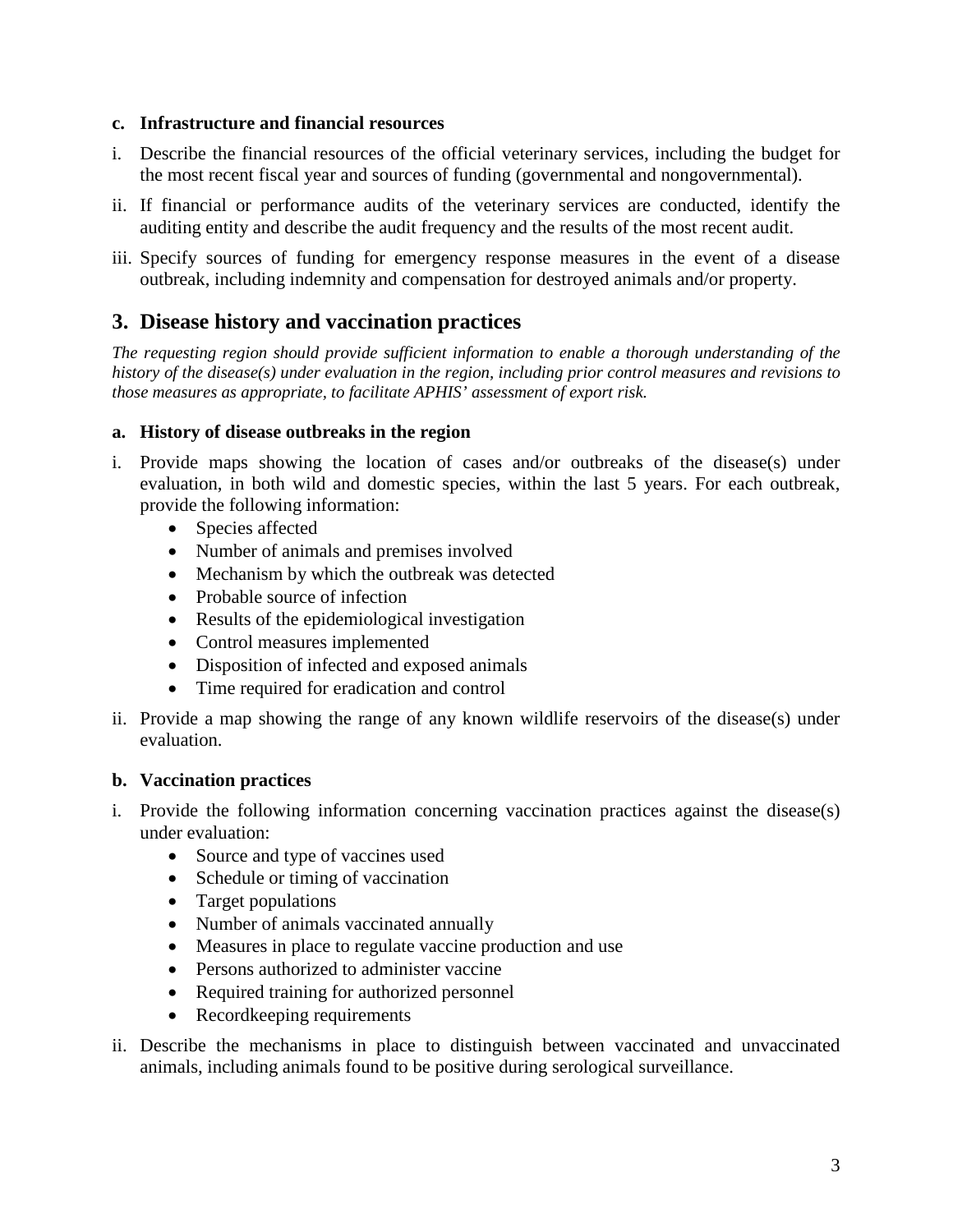# **4. Livestock demographics and traceability**

*The requesting region should provide sufficient information for APHIS to assess the geographic distribution of livestock and wildlife that are susceptible to the disease(s) under evaluation, patterns of livestock movement within the region, and the ability of the region to trace livestock movements in the event of a disease outbreak.*

### **a. Livestock demographics**

- i. Indicate the number of livestock and wildlife in the region that are susceptible to the disease(s) under evaluation and provide maps showing the geographical distribution of these species, if possible.
- ii. Provide demographic data on the relative size and type of holdings in the region that have susceptible livestock species and provide maps showing the geographical distribution of these holdings, if possible.
- iii. Describe general patterns of livestock movement and marketing within the region and indicate the location of any major marketing or assembly centers for species susceptible to the disease(s) under evaluation.

#### **b. Identification and registration**

- i. Provide copies (in English) of regulations pertaining to animal identification and farm registration, focusing on species susceptible to the disease(s) under evaluation.
- ii. Describe the system used to identify individual animals or groups of animals within the region and identify the implementing authority. Indicate any recordkeeping requirements, including what records are kept, by whom, and where.
- iii. Describe the system for registering livestock holdings. Indicate any recordkeeping requirements, including systems for recording and reporting changes in inventory.
- iv. Describe any official requirements for movement of susceptible livestock species within the region (e.g., a health certificate, permit, or other notification form). Indicate any recordkeeping requirements, including what records are kept, by whom, and where.
- v. Describe compliance monitoring and enforcement activities as they pertain to animal identification, farm registration, and animal movements within the region, as well as the penalty system for noncompliance.

## **5. Epidemiological separation from potential sources of infection**

*The requesting region should provide sufficient information to enable APHIS to evaluate the ability of the region to prevent incursions of the disease(s) under evaluation. Relevant risk factors include the presence of the disease(s) in adjacent regions or regions with epidemiological links to the requesting region, natural and manmade barriers to disease introduction, trading practices, and inspection procedures.* 

#### **a. Disease status of adjacent regions**

i. Describe the status of adjacent regions with regard to the disease(s) under evaluation, including the location and date of the most recent case or outbreak, if known.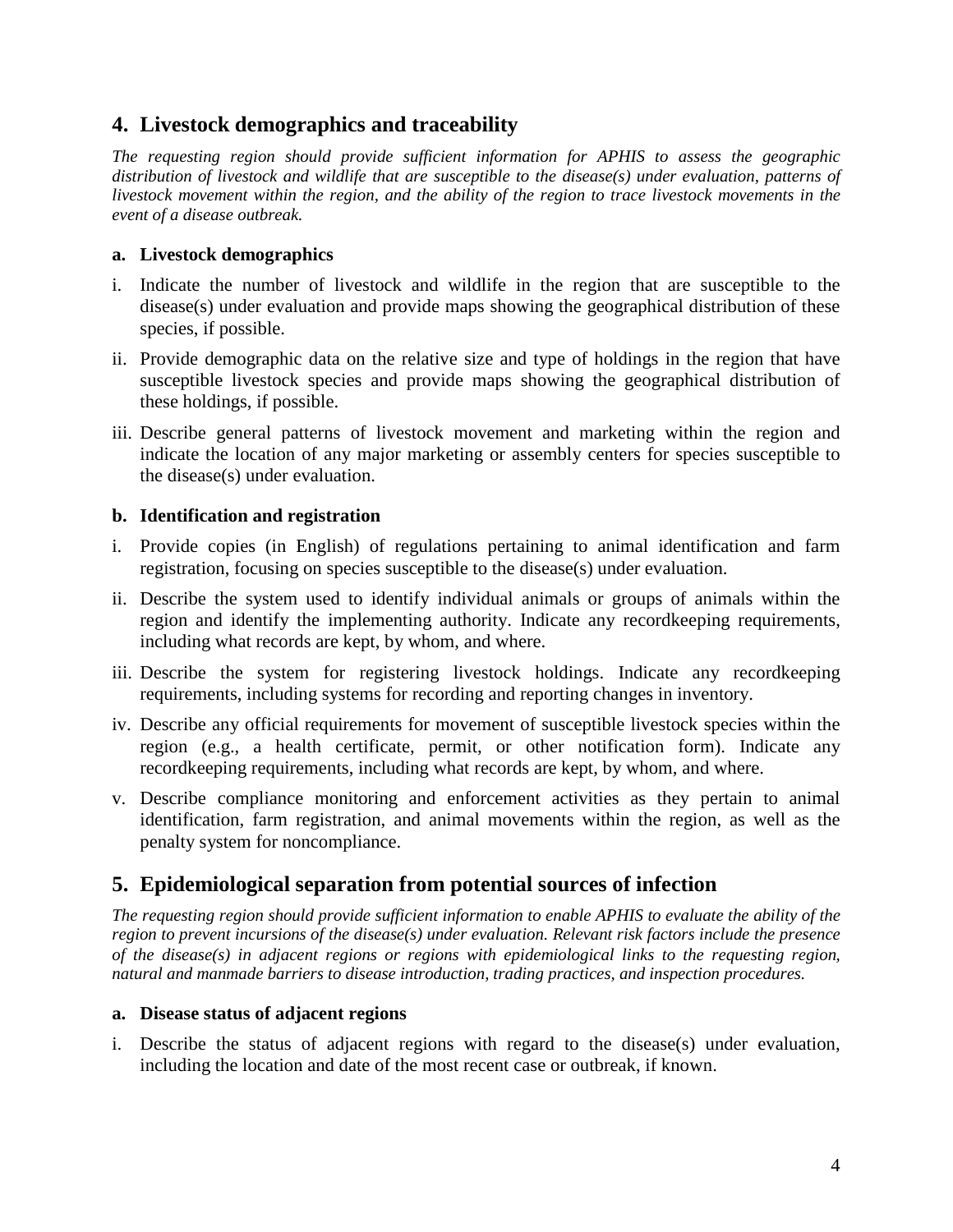ii. Describe any cooperative agreements or programs with adjacent regions for surveillance, prevention, and/or control of the disease(s) under evaluation.

#### **b. Natural and manmade barriers**

- i. Provide a map showing the main geological features of the region (e.g., rivers, mountain ranges). Describe any manmade barriers (e.g., fences, netting) that isolate the region from adjacent regions and indicate how the integrity of these barriers is ensured.
- ii. Provide a map showing the location of all official entry points into the region with veterinary and/or customs inspection. Which entry points receive consignments of animal commodities that could harbor the disease(s) under evaluation?
- iii. Complete the table in Appendix C concerning entry points with veterinary inspection.

#### **c. Import practices and trading partners**

- i. List the countries or regions from which the region under evaluation imports animal commodities that could harbor the disease(s) under evaluation. Indicate the amount and type of such commodities imported from each country or region in the last 3 years.
- ii. Describe the procedures by which the region under evaluation ascertains the disease status of other countries or regions and approves exporting establishments therein.

#### **d. Requirements for entry**

- i. Describe the documentation required for entry of animal commodities that could harbor the disease(s) under evaluation into the region and provide examples of pertinent documents.
- ii. Describe the quarantine requirements for live animals entering the region, including the length of quarantine, veterinary inspection, and testing for the disease(s) under evaluation. Where are the quarantine facilities located and who maintains oversight?
- iii. Describe the mechanisms in place to track animal commodities in transit within the region and to confirm exit or arrival at the point of destination. How are tracking records maintained and who is responsible for oversight of the tracking system?
- iv. Describe any required biosecurity procedures for live-haul trucks (loaded or empty).

### **e. Inspection practices and procedures**

- i. Describe in detail the procedures for veterinary inspection and control of imported animal commodities, including the system for selecting consignments for physical examination and sampling. Provide copies (in English) of pertinent guidance documents.
- ii. Describe any other procedures at border entry points to exclude prohibited animal commodities (e.g., customs inspections, self-declarations, signs to alert travelers).
- iii. Describe the procedures for disposition of commercial consignments that do not pass veterinary inspection and other prohibited animal commodities seized at entry points.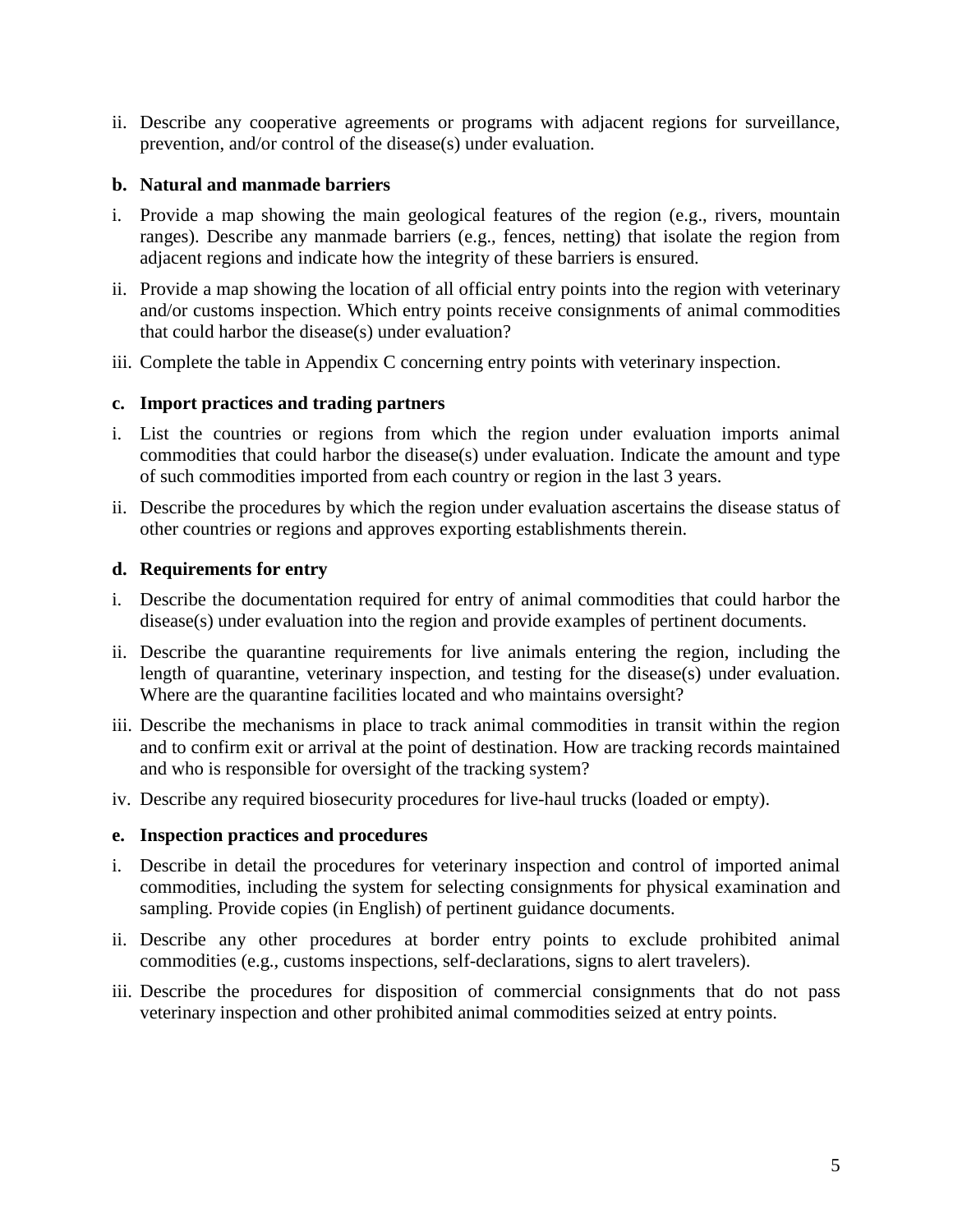# **6. Surveillance**

*The requesting region should document the existence of a surveillance system sufficient to ensure early detection of the disease(s) under evaluation. A combination of active surveillance and passive surveillance may be necessary to accomplish this goal. Collection and analysis of disease/infection data should be sufficient to provide confidence in the disease status of the region.*

### **a. Active surveillance**

- i. Provide the following information regarding active surveillance in domestic livestock and wildlife, for each disease under evaluation:
	- The target population(s)
	- Risk factors considered in the surveillance approach
	- Targeted prevalence for detection
	- Estimated confidence level
	- Sampling plan
	- Types of samples collected
	- Frequency of sampling
- ii. Provide the targeted and actual numbers of samples collected, by species. Indicate the results of screening and confirmatory testing for the past 3 years, including any false positive results. Describe the procedures for investigating positive results.
- iii. Specify the entity or unit responsible for analyzing surveillance data and updating the surveillance plan(s). How often does this occur?

### **b. Passive surveillance**

- i. Describe the type and extent of passive surveillance activities for each disease under evaluation, including who does the reporting, the type of information reported, and how reports are verified.
- ii. Describe any outreach activities of the official veterinary services designed to increase awareness, recognition, and reporting of the disease(s) under evaluation among producers, industry members, official and private veterinarians, and the general public.
- iii. Provide the number of suspicious cases of each disease under evaluation that were reported to the official veterinary services over the past 3 years and describe the follow-up measures taken in each case.

# **7. Diagnostic laboratory capabilities**

*The requesting region should clearly document the animal health laboratory system, diagnostic procedures, and quality assurance measures to demonstrate effective support of surveillance activities for the disease(s) under evaluation.*

- a. Provide an organizational chart of the animal health laboratory system in the region. Indicate which laboratories conduct screening and/or confirmatory tests for the disease(s) under evaluation. Describe the certification or accreditation requirements for these laboratories.
- b. Indicate the number of scientists and administrative staff employed in each laboratory, and describe the procedures in place to ensure continued proficiency in diagnostic procedures.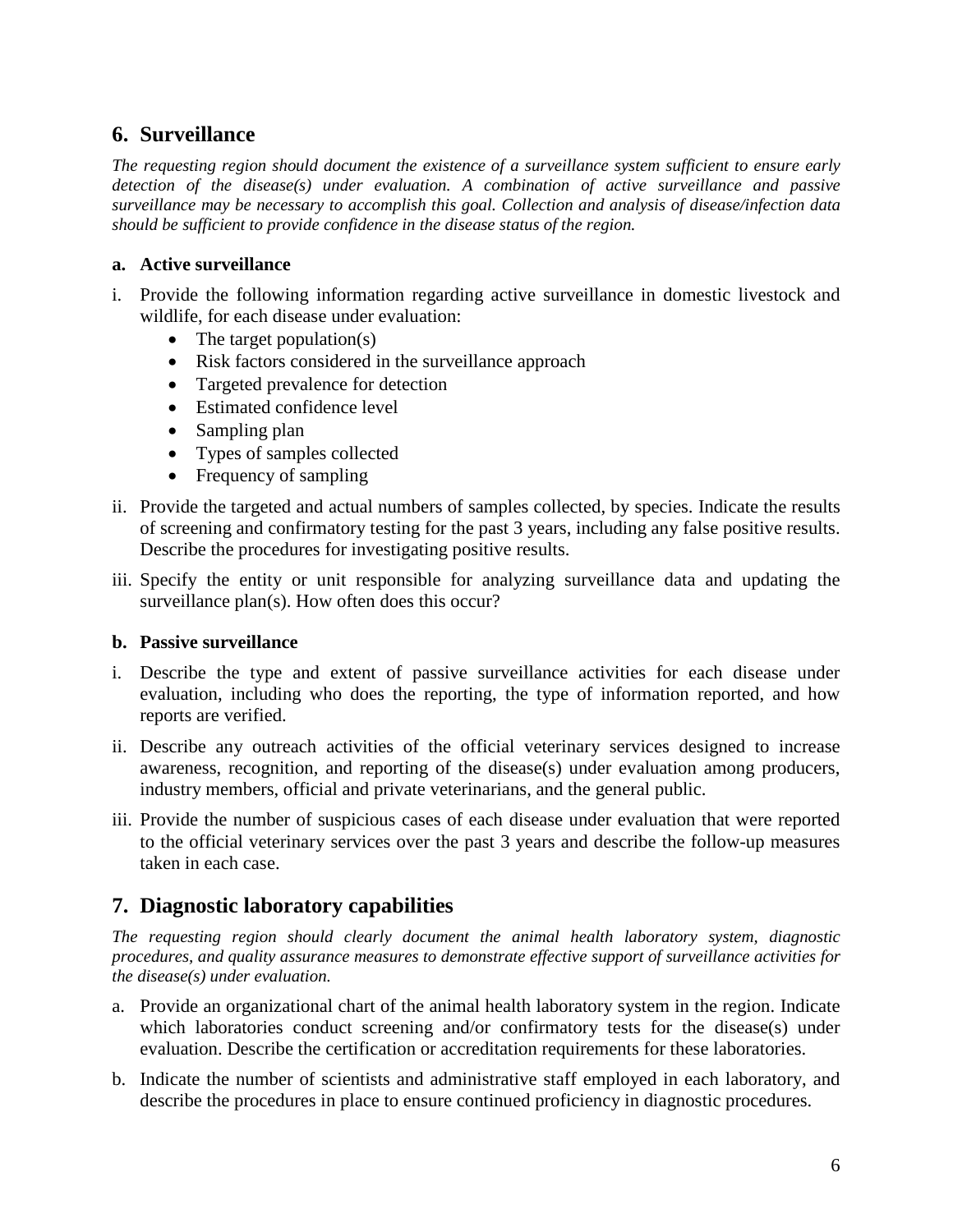- c. Indicate the diagnostic tests or procedures used to detect the disease agent(s) under evaluation, including the sensitivity and specificity of each. What tests or procedures are conducted for agent isolation, identification, and typing?
- d. Describe how diagnostic tests are approved or licensed for use within the region.
- e. Describe the procedures for sample collection from domestic livestock and wildlife, as well as the procedures for transport of samples to the laboratory.
- f. Describe the biosecurity measures followed while conducting diagnostic tests or procedures to detect the disease(s) under evaluation. Provide copies (in English) of pertinent guidance documents.
- g. Describe the procedures for reporting test results, including to whom they are reported and the average time between sample collection and reporting. If confirmatory testing is conducted outside of the region, estimate the time required to confirm a diagnosis.
- h. Describe any projections for laboratory resource needs in the event of an outbreak. How would the requesting region meet the projected needs?

## **8. Emergency preparedness and response**

*The requesting region should provide sufficient information for APHIS to assess the emergency preparedness measures and response capability and document procedures in place to notify trading partners and other international entities of a disease outbreak.* 

- a. Provide a copy (in English) of the contingency plan for each disease under evaluation. If not addressed in the contingency plan, please describe the required actions of the official veterinary services and other entities in the event of suspicion or confirmation of a disease outbreak, including the procedures for imposing and releasing quarantines, conducting epidemiological investigations, monitoring and/or depopulating affected premises, disposing of carcasses, and providing indemnity.
- b. Describe the procedures in place to ensure that the veterinary authorities of the requesting region inform pertinent international entities of a disease outbreak in a timely manner.